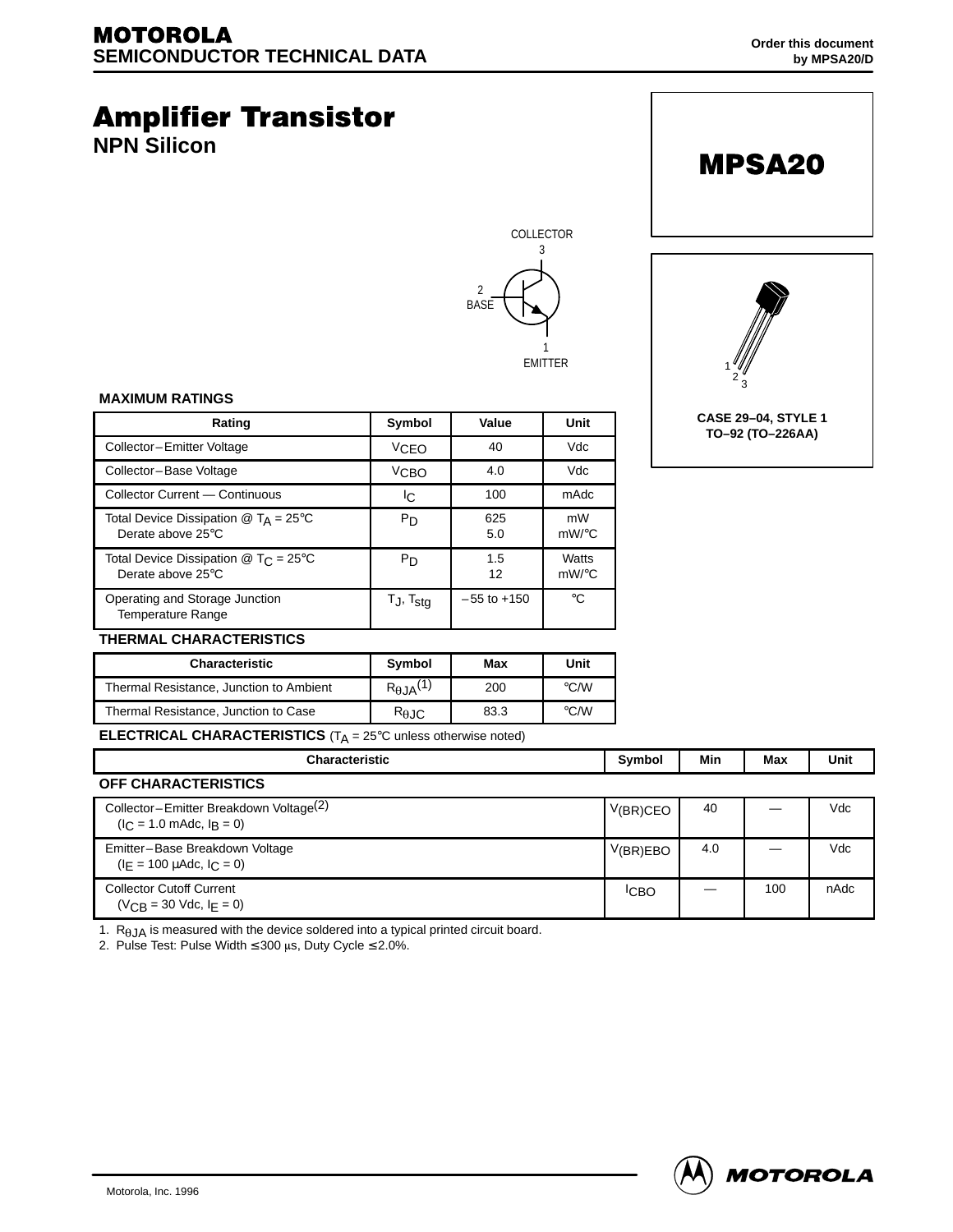### **MPSA20**

**ELECTRICAL CHARACTERISTICS** (T<sub>A</sub> = 25°C unless otherwise noted) (Continued)

| <b>Characteristic</b>                                                                                                   | Symbol           | Min | Max  | <b>Unit</b> |  |
|-------------------------------------------------------------------------------------------------------------------------|------------------|-----|------|-------------|--|
| <b>ON CHARACTERISTICS</b>                                                                                               |                  |     |      |             |  |
| DC Current Gain <sup>(2)</sup><br>$(I_C = 5.0 \text{ m}$ Adc, $V_{CF} = 10 \text{ V}$ dc)                               | hFE              | 40  | 400  |             |  |
| Collector-Emitter Saturation Voltage<br>$I_C = 10 \text{ m}$ Adc, $I_R = 1.0 \text{ m}$ Adc)                            | VCE(sat)         |     | 0.25 | Vdc         |  |
| <b>SMALL-SIGNAL CHARACTERISTICS</b>                                                                                     |                  |     |      |             |  |
| Current-Gain — Bandwidth Product <sup>(2)</sup><br>$(I_C = 5.0 \text{ m}$ Adc, $V_{CF} = 10 \text{ Vdc}$ , f = 100 MHz) | İΤ               | 125 |      | <b>MHz</b>  |  |
| <b>Output Capacitance</b><br>$(V_{CB} = 10$ Vdc, $I_F = 0$ , $f = 1.0$ MHz)                                             | C <sub>obo</sub> |     | 4.0  | pF          |  |

2. Pulse Test: Pulse Width  $\leq 300$  µs, Duty Cycle  $\leq 2.0\%$ .

# **EQUIVALENT SWITCHING TIME TEST CIRCUITS**



Figure 1. Turn–On Time **Figure 2. Turn–Off Time**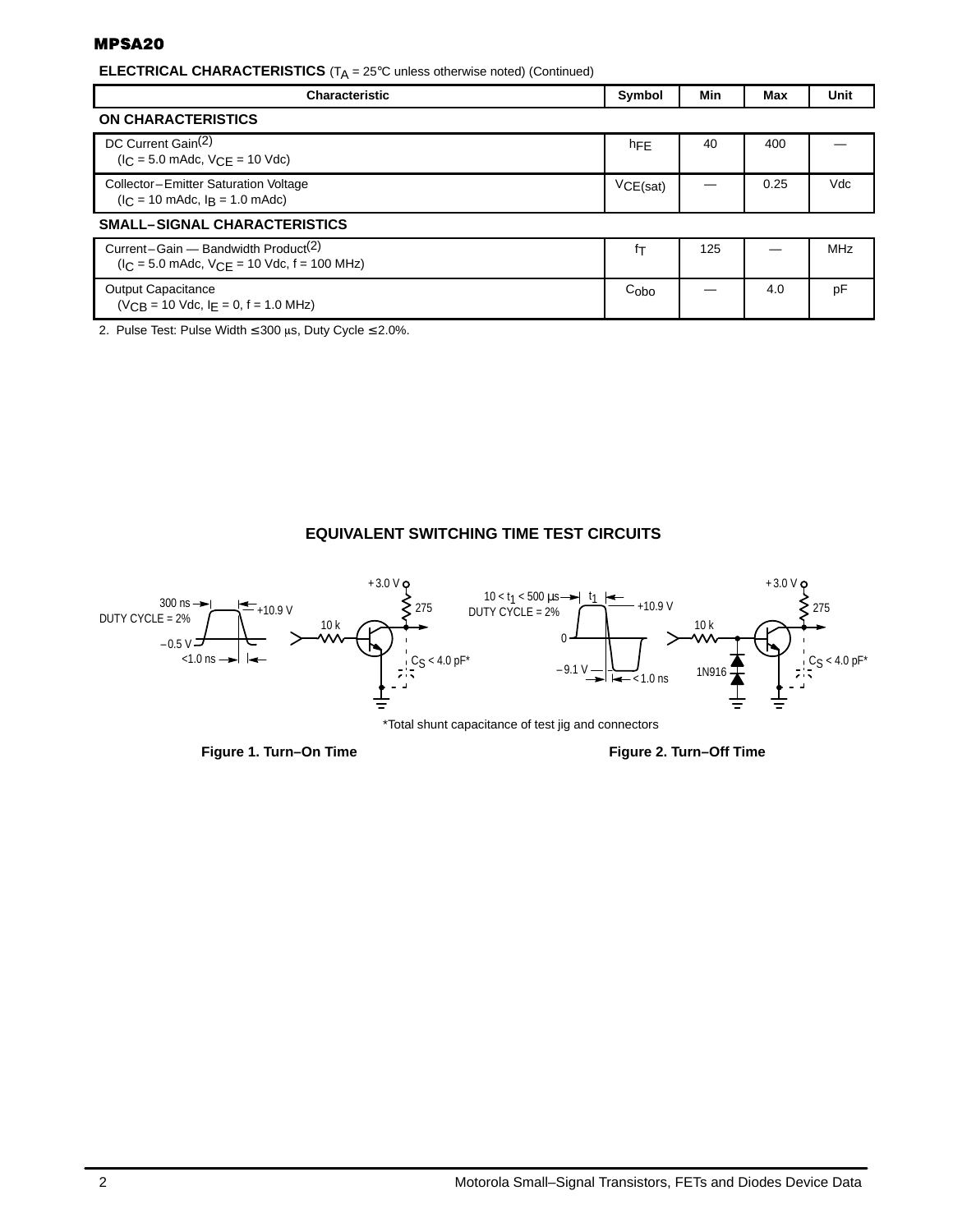## **TYPICAL NOISE CHARACTERISTICS**

 $(VCE = 5.0$  Vdc,  $T_A = 25$ °C)



**Figure 3. Noise Voltage**



**NOISE FIGURE CONTOURS**

 $(VCE = 5.0$  Vdc,  $T_A = 25^{\circ}C)$ 







500 k 10 Hz to 15.7 kHz 200 k SOURCE RESISTANCE (OHMS) RS, SOURCE RESISTANCE (OHMS) 100 k 50 k 20 k 10 k 5 k 1.0 dB 2 k 2.0 dB 1 k  $3.0 dF$ 500 5.0 dB R<sub>S</sub> 200 8.0 dB Ħ 100 50 10 20 30 50 70 100 200 300 500 700 1 k IC, COLLECTOR CURRENT (µA) **Figure 7. Wideband**



$$
NF = 20 \log_{10} \left( \frac{e_n^2 + 4KTR_S + I_n^2 R_S^2}{4KTR_S} \right)^{1/2}
$$

e<sub>n</sub> = Noise Voltage of the Transistor referred to the input. (Figure 3)

 $I_n$  = Noise Current of the Transistor referred to the input. (Figure 4)

 $\ddot{K}$  = Boltzman's Constant (1.38 x 10<sup>-23</sup> j/°K)

 $T = T$ emperature of the Source Resistance (°K)

R<sub>S</sub> = Source Resistance (Ohms)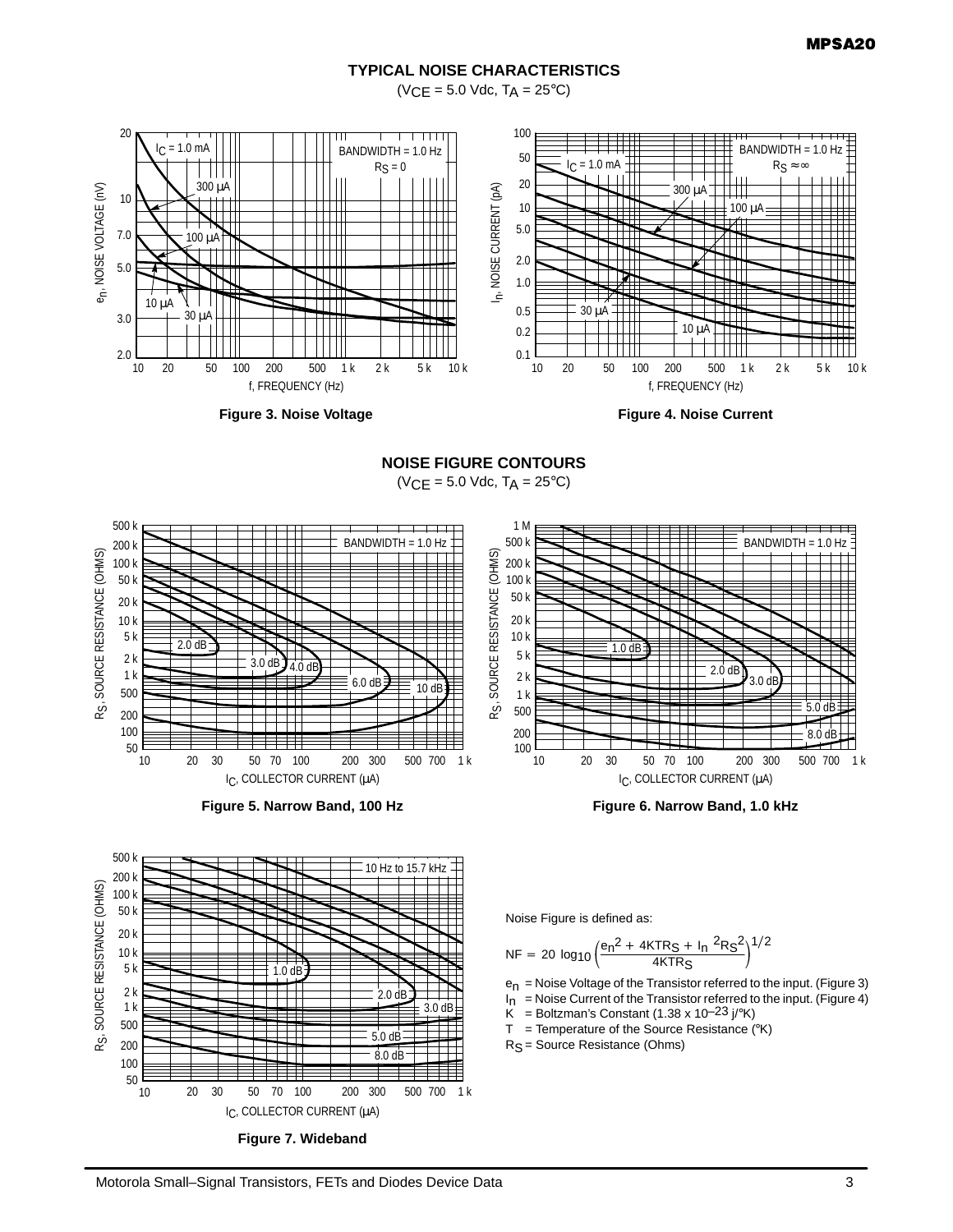# **TYPICAL STATIC CHARACTERISTICS**



**Figure 12. Temperature Coefficients**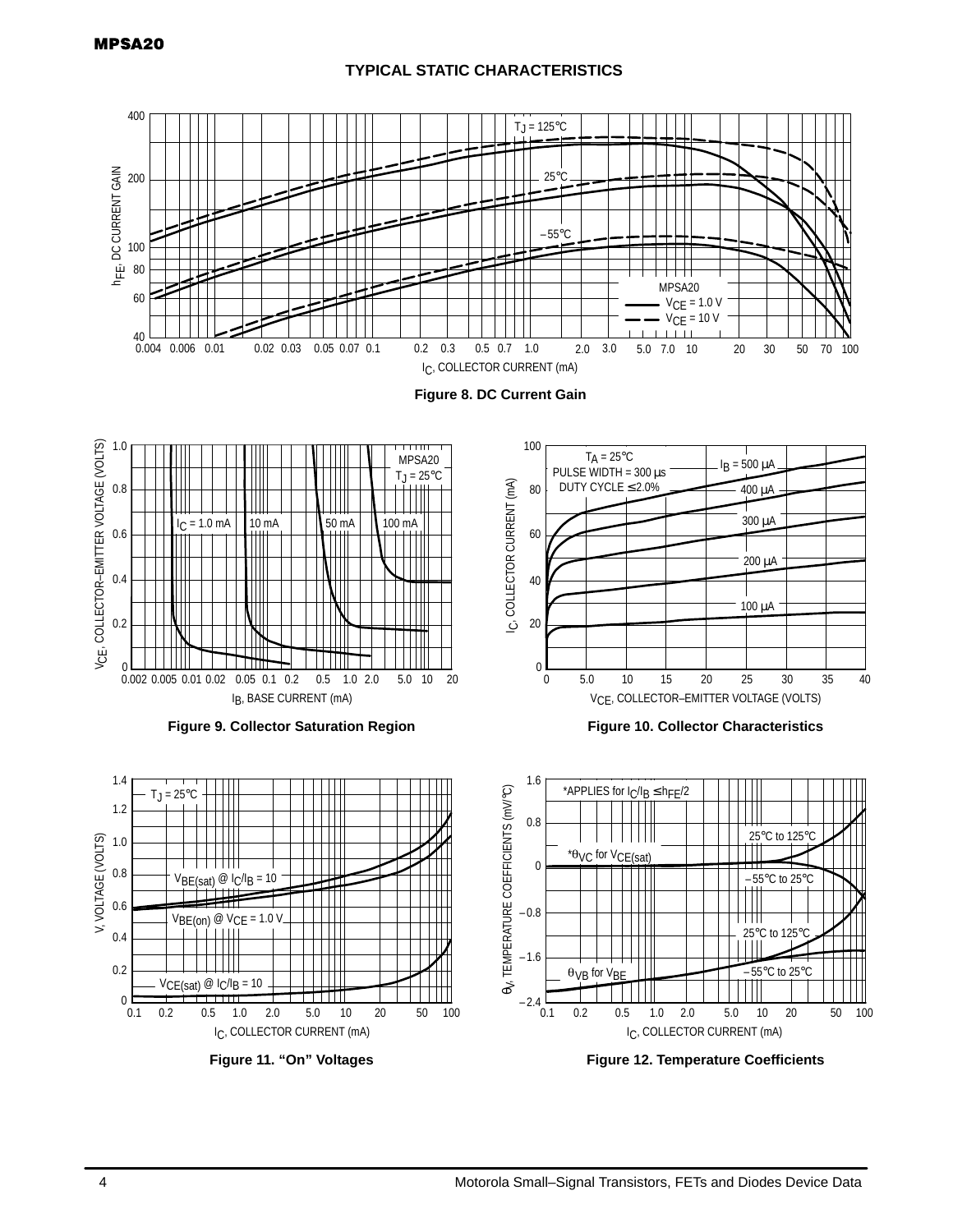# **TYPICAL DYNAMIC CHARACTERISTICS**

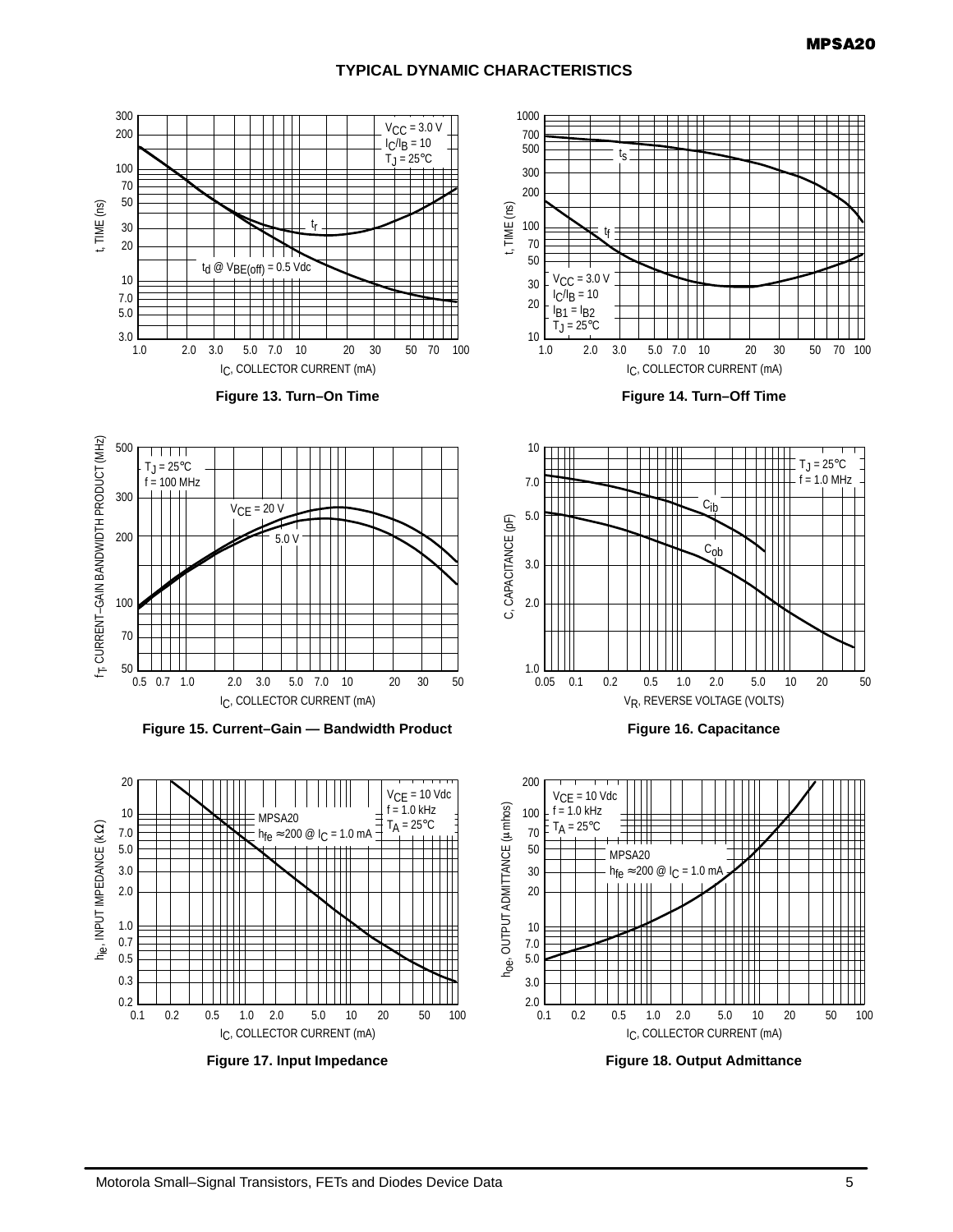#### **MPSA20**







**Figure 19A.**



**Figure 20.** 

#### **DESIGN NOTE: USE OF THERMAL RESPONSE DATA**

A train of periodical power pulses can be represented by the model as shown in Figure 19A. Using the model and the device thermal response the normalized effective transient thermal resistance of Figure 19 was calculated for various duty cycles.

To find  $Z_{\theta JA(t)}$ , multiply the value obtained from Figure 19 by the steady state valúe R<sub>θJA</sub>.

#### Example:

Dissipating 2.0 watts peak under the following conditions:

 $t_1 = 1.0$  ms,  $t_2 = 5.0$  ms. (D = 0.2)

Using Figure 19 at a pulse width of 1.0 ms and  $D = 0.2$ , the reading of r(t) is 0.22.

The peak rise in junction temperature is therefore

 $\Delta T = r(t) \times P(pk) \times R_{\theta} J A = 0.22 \times 2.0 \times 200 = 88^{\circ}C.$ 

For more information, see AN–569.

The safe operating area curves indicate  $IC-VCE$  limits of the transistor that must be observed for reliable operation. Collector load lines for specific circuits must fall below the limits indicated by the applicable curve.

The data of Figure 20 is based upon  $T_{J(pk)} = 150^{\circ}C$ ; T<sub>C</sub> or T<sub>A</sub> is variable depending upon conditions. Pulse curves are valid for duty cycles to 10% provided  $T_{J(pk)} \leq$  150°C.  $T_{J(pk)}$  may be calculated from the data in Figure 19. At high case or ambient temperatures, thermal limitations will reduce the power that can be handled to values less than the limitations imposed by second breakdown.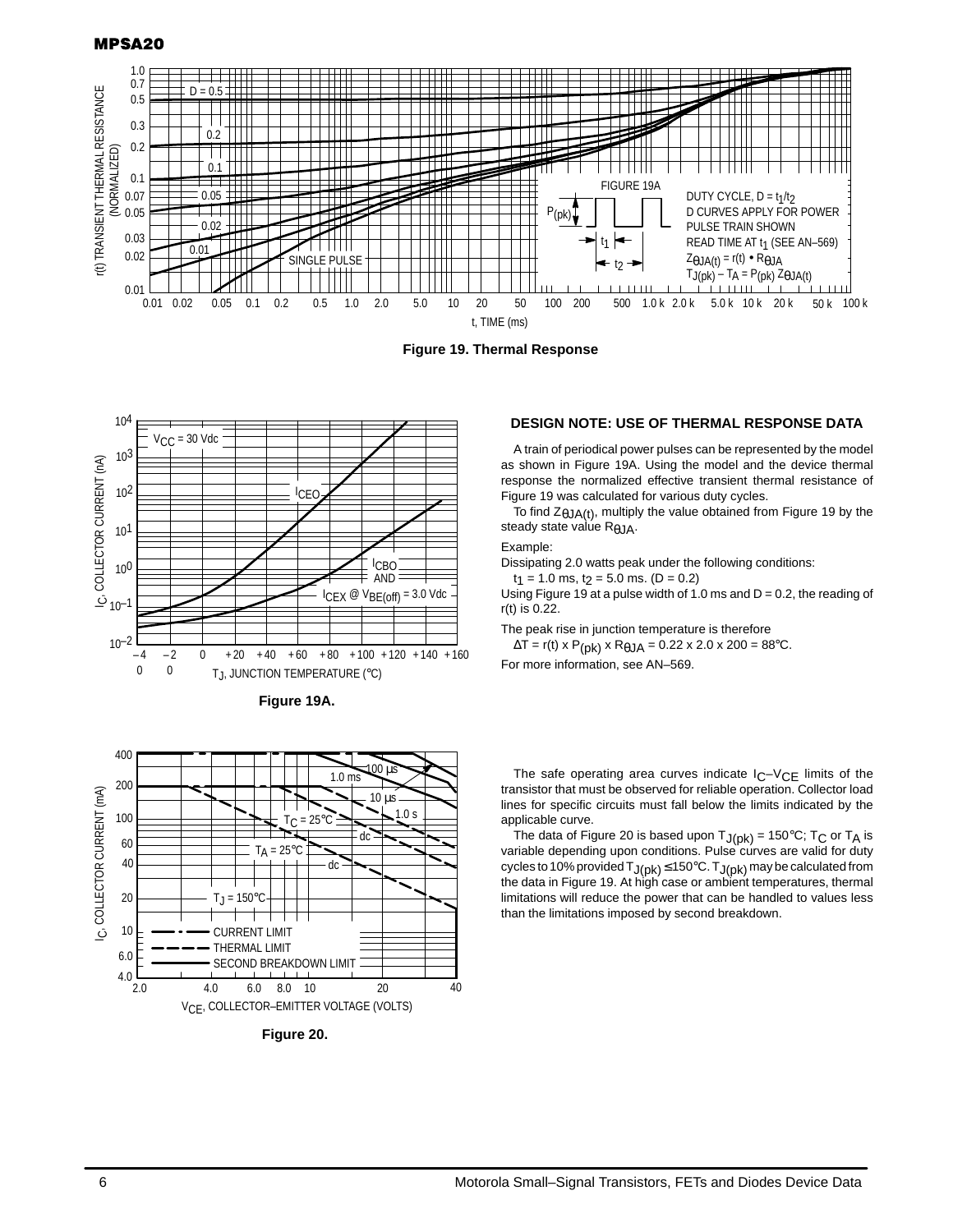## **PACKAGE DIMENSIONS**